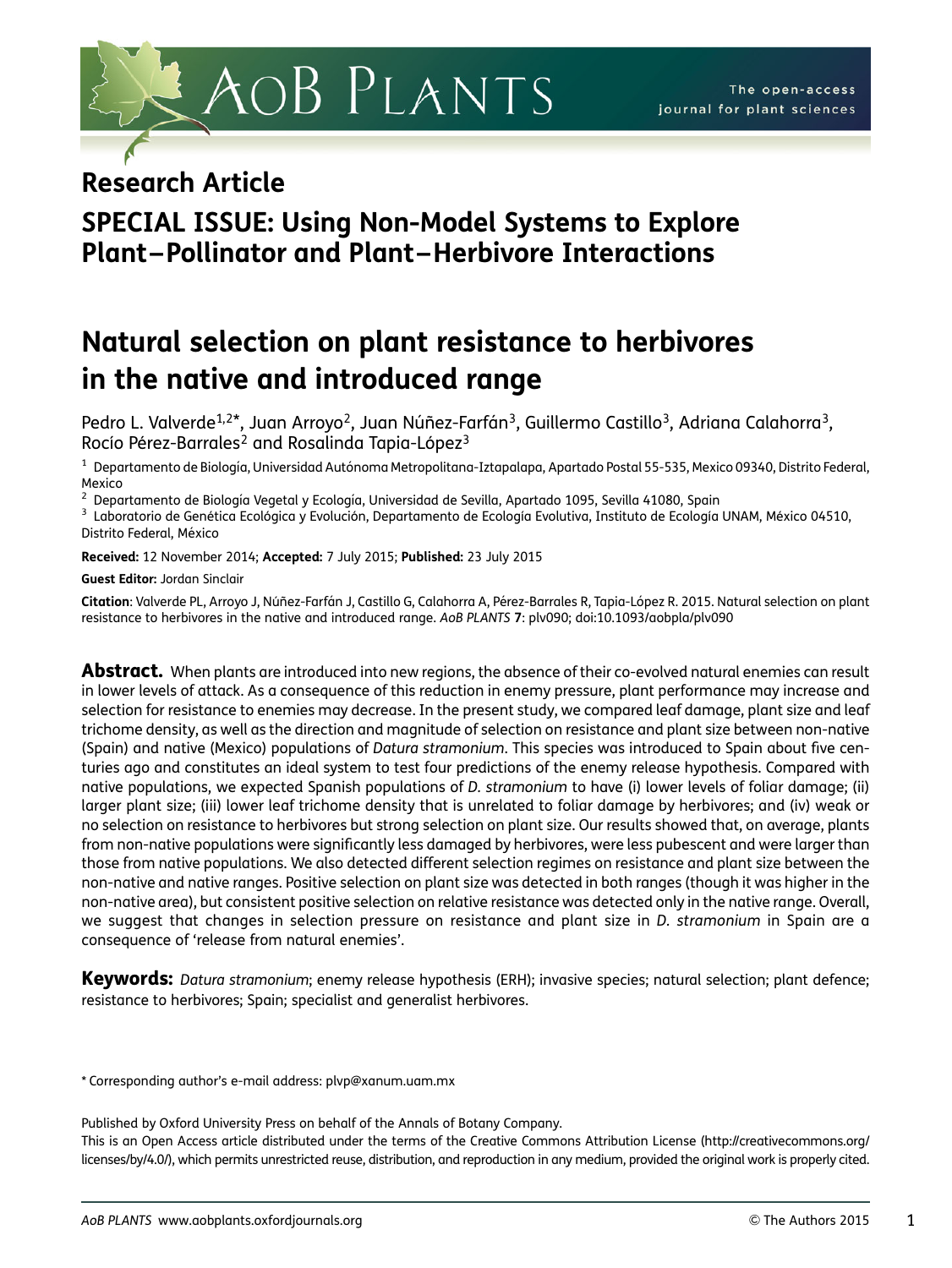## Introduction

The occurrence of biological invasions has increased dramatically over the past few decades ([Vitousek](#page-12-0) et al. 1996; Sakai et al[. 2001](#page-11-0)). This increase has been attributed to human activities (i.e. global trade and transport) extending the range of distribution of many species to novel areas ([Bossdorf](#page-9-0) et al. 2005; [Genton](#page-10-0) et al. 2005; [Hierro](#page-10-0) et al[. 2005\)](#page-10-0). Besides their economic impact ([Drake](#page-10-0) et al. [1989](#page-10-0); [Pimentel](#page-11-0) et al. 2000; Sakai et al[. 2001\)](#page-11-0), biological invasions are recognized as one of the greatest threats to biodiversity and the integrity of natural ecosystems (Sala et al[. 2000](#page-11-0); Sakai et al[. 2001;](#page-11-0) Wolfe et al[. 2004](#page-12-0); [Agrawal](#page-9-0) et al. 2005; [Thelen](#page-11-0) et al. 2005). Nonetheless, not all alien introductions become successful invasions [\(Groves 1986](#page-10-0), [1991](#page-10-0); [van Kleunen and Johnson 2007](#page-11-0); Moles et al[. 2008](#page-11-0)). When invasive species are transported to new areas, their abundance and performance will be affected by a different set of parameters than in their native range (Maron et al[. 2004;](#page-10-0) Hierro et al[. 2005\)](#page-10-0). Thus, a relevant question is to determine the conditions that allow alien species become successfully established. Many studies have shown that most successful invasions occur in disturbed habitats [\(Sax and Brown 2000](#page-11-0); [Moles](#page-11-0) et al[. 2008](#page-11-0)) and/or where environmental conditions such as the availability of resources (Moles et al[. 2008](#page-11-0)) have been altered by human activities. However, only a small fraction of introduced plant species become invasive [\(Joshi and Vrieling 2005\)](#page-10-0). To invade, alien plants must be able to establish and successfully compete with resident species or occupy empty niches, which may depend on, among other factors, release from their natural enemies (i.e. herbivores, pathogens and para-sites) in the non-native habitat ([Sax and Brown 2000](#page-11-0); [Colautti](#page-10-0) et al. 2004; Wolfe et al[. 2004](#page-12-0); Moles et al[. 2008\)](#page-11-0).

The enemy release hypothesis (ERH, [Elton 1958](#page-10-0); [Crawley](#page-10-0) [1987;](#page-10-0) [Keane and Crawley 2002](#page-10-0)) is one of the most commonly considered explanations for the success of invasive plant species (reviewed by [Colautti](#page-10-0) et al. 2004; [Liu and](#page-10-0) [Stiling 2006\)](#page-10-0). The ERH postulates that during the introduction into a novel region, plant populations experience a decrease in regulation by their co-evolved natural enemies [\(Keane and Crawley 2002\)](#page-10-0). This liberation from natural enemies can result in reduced levels of herbivory and parasitism in introduced compared with native plant species [\(Keane and Crawley 2002;](#page-10-0) [Agrawal](#page-9-0) et al. 2005; [Mitchell](#page-11-0) et al[. 2006](#page-11-0)), which should result in increased plant size, fecundity ([Crawley 1987;](#page-10-0) [Blossey and Notzold 1995](#page-9-0); [Keane and Crawley 2002](#page-10-0); [Jakobs](#page-10-0) et al. 2004; [Joshi and](#page-10-0) [Vrieling 2005](#page-10-0)) and population growth in an invasive species' introduced range compared with its native range [\(Crawley 1987](#page-10-0); [Keane and Crawley 2002](#page-10-0); [Maron](#page-10-0) et al. [2004;](#page-10-0) Vilà et al[. 2005](#page-11-0); [Dawson](#page-10-0) et al. 2014). However, this plastic response to the release from damage by herbivores may also have evolutionary consequences [\(Jakobs](#page-10-0) et al. [2004;](#page-10-0) [Maron](#page-10-0) et al. 2004; Wolfe et al[. 2004](#page-12-0)). If specialist herbivores of an alien plant species are absent in the introduced areas [\(Keane and Crawley 2002\)](#page-10-0), it is expected that selection for resistance against them may also be absent [\(van Kleunen and Schmid 2003\)](#page-11-0). Although the production of chemical and mechanical defences may be adaptive in the presence of natural herbivores, the expression of plant resistance to herbivores can be costly when they are scarce or absent ([Purrington 2000;](#page-11-0) [Koricheva](#page-10-0) [2002;](#page-10-0) [Strauss](#page-11-0) et al. 2002; Wolfe et al[. 2004\)](#page-12-0). For this reason, natural selection in the new environment would reduce resource allocation to defence against herbivores and favour genotypes with improved competitive abilities (i.e. increasing vegetative growth or reproductive effort) ([Blossey and Notzold 1995](#page-9-0)). This is the essence of the 'Evolution of Increased Competitive Ability (EICA)' hypothesis proposed by [Blossey and Notzold \(1995\).](#page-9-0) Obviously, ERH and EICA are not mutually exclusive hypotheses and can be seen as a two-step process, where increased ecological performance follows rapid evolutionary change.

Datura stramonium (Solanaceae) is an annual weed that inhabits open, cultivated and disturbed sites where it grows to an average height of  $1 \text{ m}$  (Núñez-Farfán [1991\)](#page-11-0). Datura stramonium is native to Mexico (Jiao [et al](#page-10-0). [2002\)](#page-10-0) and it is widely distributed in warm regions around the world [\(van Kleunen](#page-11-0) et al. 2007). In its native range, this species is attacked by a wide variety of herbivores (Núñez-Farfán 1991) and leaf damage significantly reduces plant fitness (Núñez-Farfán and Dirzo 1994; [Fornoni](#page-10-0) et al. 2003; [Valverde](#page-11-0) et al. 2003). Previous field and experimental studies have found that leaf trichomes and tropane alkaloids are two defensive traits that prevent herbivory [\(Shonle and Bergelson 2000](#page-11-0); [Valverde](#page-11-0) et al[. 2001;](#page-11-0) [Castillo](#page-10-0) et al. 2013; Kariñho-Betancourt and Núñez-Farfán 2015). Moreover, significant selection on resistance (measured as 1—damage) and on defensive traits (trichomes and alkaloids) had been detected in natural and experimental populations (Núñez-Farfán [and Dirzo 1994](#page-11-0); Núñez-Farfán et al. 1996; [Shonle and](#page-11-0) [Bergelson 2000;](#page-11-0) [Valverde](#page-11-0) et al. 2001, [2003](#page-11-0); [Fornoni](#page-10-0) et al[. 2004](#page-10-0); [Castillo](#page-10-0) et al. 2014). In the present study, we investigated the case of D. stramonium in Spain, a country where it was introduced about five centuries ago and is presently considered an invasive species (Dana-Sánchez et al[. 2004](#page-10-0); [Sanz-Elorza](#page-11-0) et al. 2004). Owing to early trade across the Atlantic, this introduction and invasion were probably the first intercontinental invasion achieved by the species, which actually faced a new biotic environment. If this is the case, Spanish populations have had the highest number of generations in their new range, and therefore the most opportunity for evolutionary change.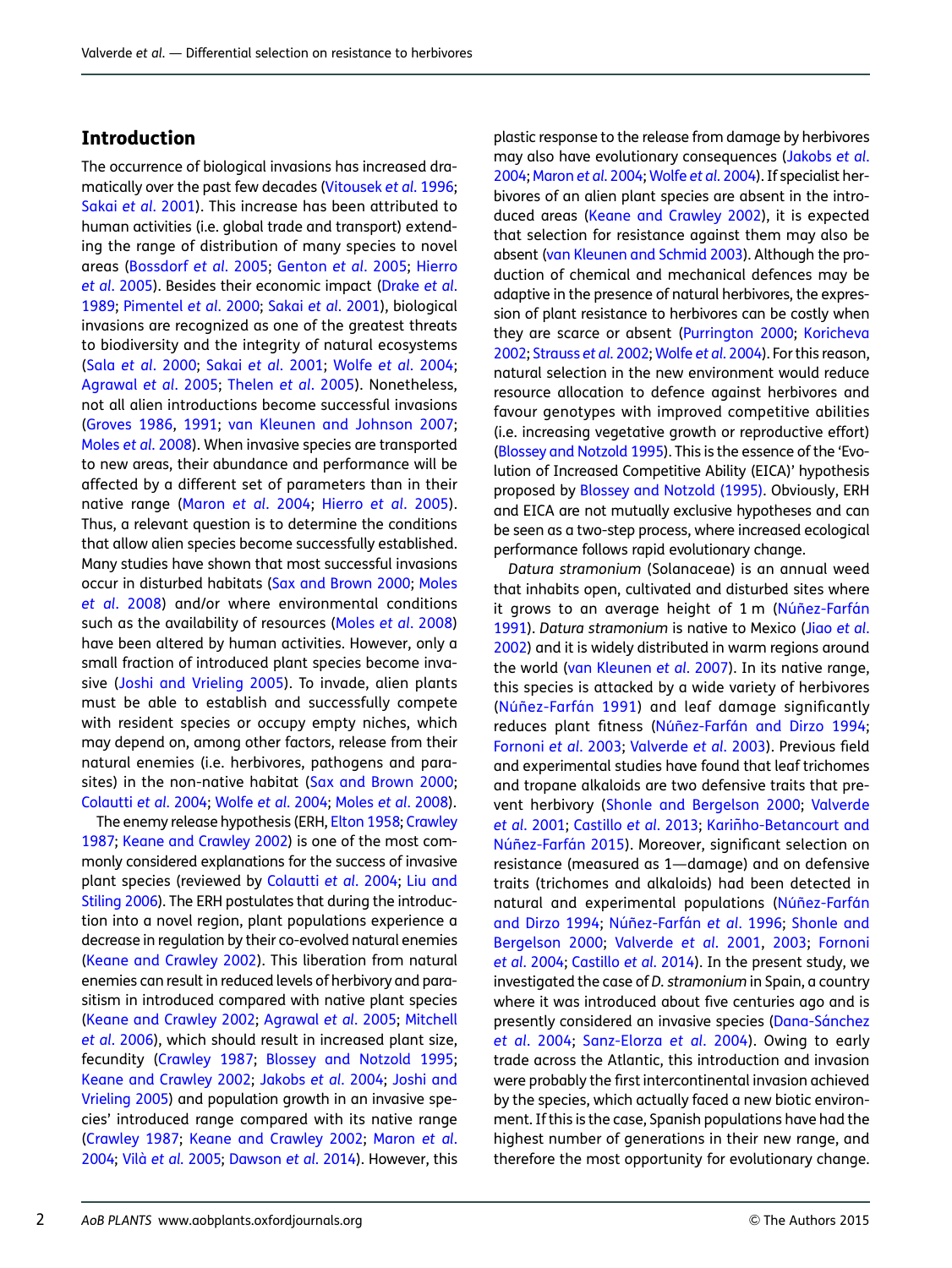Datura stramonium is therefore an ideal system in which to test some of the predictions of the ERH. In order to accomplish this, we conducted a field survey in southern Spain to examine leaf damage, plant size and trichome density and compare these characters with Mexican populations. We also compared phenotypic selection gradients on resistance and plant size in this species' nonnative and native ranges. In this study, we tested four predictions of the ERH. If specialist herbivore insects are absent in the new region ([Keane and Crawley 2002](#page-10-0)), we predicted that populations in Spain would have (i) lower levels of foliar damage and (ii) larger plant size. We also expected that since resistance traits can be costly [\(Strauss](#page-11-0) et al. 2002), trichome density would be lower and unrelated to foliar damage by herbivores in Spain. Finally, we expected weak or no selection on resistance to herbivores in the non-native region but strong selection on plant size. Recently, several studies evaluating invasive plant species in their native and introduced ranges with natural populations have found evidence that supports some ecological expectations of the ERH (e.g. [Memmott](#page-11-0) et al. 2000; [Wolfe 2002](#page-12-0); [Jakobs](#page-10-0) et al. [2004;](#page-10-0) [Blaisdell and Roy 2014;](#page-9-0) [Huberty](#page-10-0) et al. 2014; [Kambo and Kotanen 2014](#page-10-0)). However, to our knowledge, this is one of the first attempts to evaluate the joint pattern of selection on plant resistance to herbivores and plant size in the non-native and native range.

#### Methods

#### Study species

Datura stramonium (Solanaceae) is a cosmopolitan annual weed occurring in a wide variety of plant communities in North America (Avery et al[. 1959](#page-9-0); [Weaver and](#page-12-0) [Warwick 1984](#page-12-0)), and Mexico is likely to be its centre of ori-gin ([Symon and Haegi 1991](#page-11-0); Jiao et al[. 2002\)](#page-10-0). In its native range, this herbaceous plant inhabits open, cultivated lands, roadsides and disturbed sites (Núñez-Farfán [1991\)](#page-11-0). In central Mexico, leaves of this species are consumed by at least two specialist herbivorous beetles, Epitrix parvula and Lema daturaphila (Coleoptera: Chrysomelidae), and by a generalist grasshopper, Sphenarium purpurascens (Orthoptera: Pyrgomorphidae) (Núñez-Farfán and Dirzo 1994). Datura stramonium is also attacked by a specialist pre-dispersal seed predator, Trichobaris soror (Coleoptera: Curculionidae) ([Cabrales-Vargas](#page-9-0) [1991;](#page-9-0) [Bello-Bedoy](#page-9-0) et al. 2011). A complete description of the plant, herbivorous insects and damage types produced by them can be found elsewhere (Núñez-Farfán 1991; Núñez-Farfán and Dirzo 1994; [Carmona and Fornoni](#page-10-0) [2013](#page-10-0)). Previous studies in natural and experimental populations of D. stramonium in their native range have reported that foliar damage caused by herbivorous insects

imposes selection on resistance and/or tolerance (Núñez-Farfán and Dirzo 1994; [Shonle and Bergelson 2000](#page-11-0); [Valverde](#page-11-0) et al. 2001, [2003](#page-11-0); [Fornoni](#page-10-0) et al. 2004). Moreover, leaf trichomes and tropane alkaloids, two putative components of defence, can evolve as a result of natural selection imposed by herbivorous insects ([Shonle and Bergelson](#page-11-0) [2000](#page-11-0); [Castillo](#page-10-0) et al. 2014; Kariñho-Betancourt and Núñez-**Farfán 2015).** 

Datura stramonium is an invasive species in almost all temperate and tropical regions of the world [\(van Kleunen](#page-11-0) et al[. 2007](#page-11-0)). In Spain, D. stramonium was introduced, probably from Mexico, by Post-Columbian expeditionists between the years 1540 and 1577 [\(Sanz-Elorza](#page-10-0) et al. [2004](#page-10-0)). In this country D. stramonium is considered an invasive species since it mainly inhabits agricultural fields, waste lands and natural habitats like riparian areas and wetlands in warm regions with moderate to high human influence. Currently, the main problem is that this species reaches high densities in soils with high nitrogen content that prevent the development of native spe-cies (Dana-Sánchez et al. 2004; [Sanz-Elorza](#page-10-0) et al. 2004).

#### Sampling populations and data collection in Spain

From September to November 2010 and 2011, we sampled 14 populations of D. stramonium occurring in different habitats and environmental conditions in southern Spain (Table [1\)](#page-3-0). The populations were sampled in the regions of Andalousia, Extremadura and Murcia. While all are described as having a Mediterranean climate, yearly mean rainfall varied by 4-fold among sites, with wettest conditions in the west (more than 800 mm) and driest conditions in the east ( $\sim$ 200 mm, see Table [1\)](#page-3-0). Thus, a wide range of conditions was represented within the widespread Mediterranean climate of the Iberian Peninsula. The linear distance between pairs of populations ranged from 5 to 468 km. In a sample of mature plants in each population (mean sample size: 26.74  $\pm$ 1.69 SE individual plants, Table [1\)](#page-3-0), we measured the basal stem diameter as an estimate of plant size, collected a sample of 8–40 fully expanded leaves and collected all the fruits produced.

We measured the total and damaged areas for each collected leaf using free ImageJ v1.47 software (National Institutes of Health, Bethesda, MD, USA). For a given plant  $i$ , relative resistance to herbivores (R $_{i}$ ) was estimated as the converse of the average relative leaf damage (D $_{\it i}$ ) as:

$$
R_i=1-D_i=1-\bigg(\frac{1}{n}\sum_{i=1}^n\frac{A_D}{A_T}\bigg),
$$

where  $A_D$  and  $A_T$  are the damaged and total leaf areas, respectively, and n is the number of leaves sampled (fol-lowing Núñez-Farfán and Dirzo 1994; [Bello-Bedoy and](#page-9-0)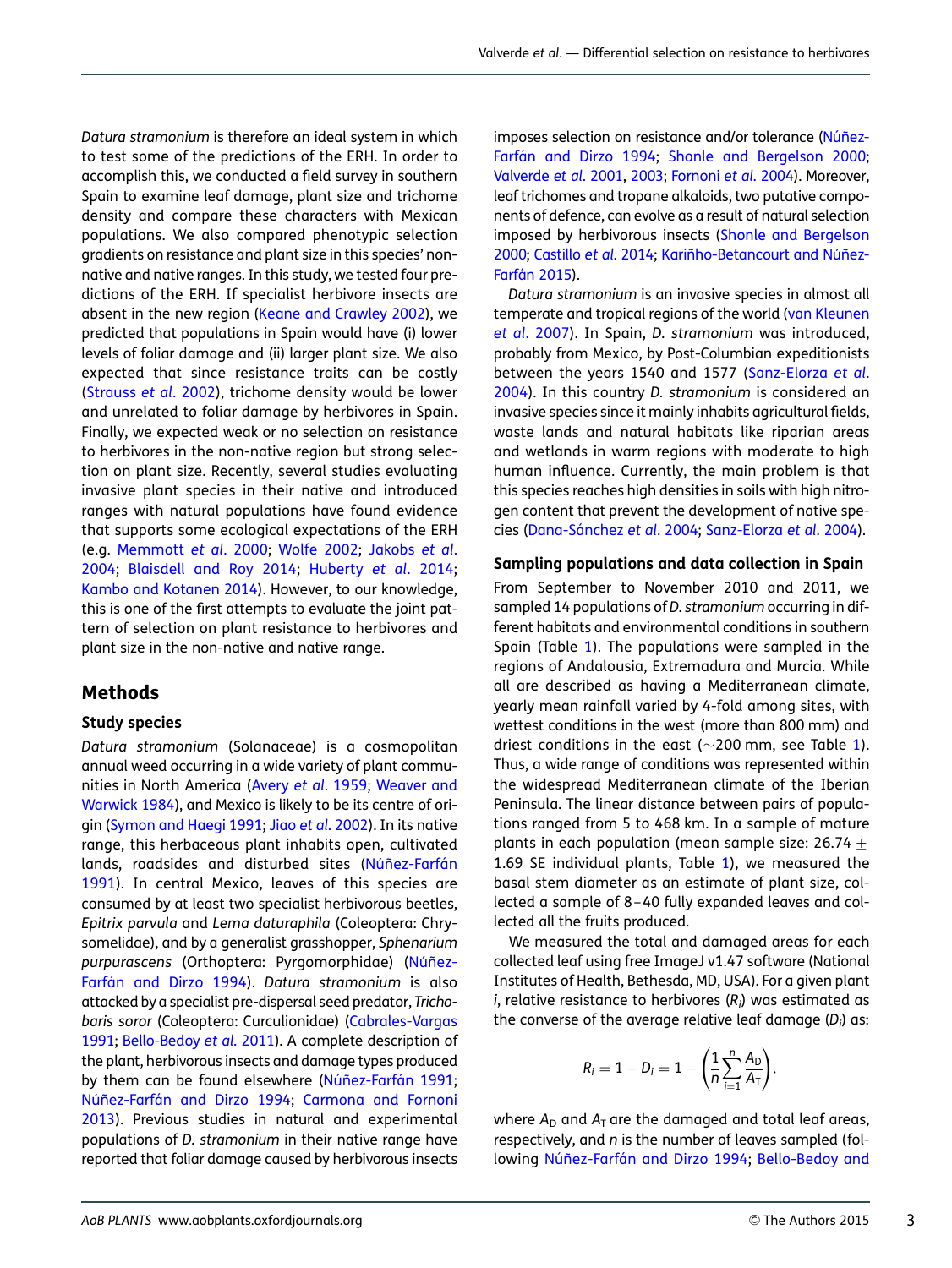| Number and locality of each<br>population (Province) (n) | Geographical<br>coordinates           | Habitat                | Altitude<br>(m a.s.l.) | Mean annual<br>precipitation (mm) $1$ | Mean annual<br>temperature $(^{\circ}C)^{1}$ |
|----------------------------------------------------------|---------------------------------------|------------------------|------------------------|---------------------------------------|----------------------------------------------|
| 1. Hinojos 1 (Huelva) (18)                               | 37°18'0.39"N<br>6°22′41.72″W          | River bank             | 67                     | 503.3                                 | 18                                           |
| 2. Hinojos 2 (Huelva) (22)                               | 37°19'28.36"N<br>6°25′32.45″W         | River bank             | 88                     | 515.8                                 | 18                                           |
| 3. Bolonia (Cádiz) (30)                                  | 36°5'9.99"N<br>5°46′7.57″W            | Stream in seashore     | 3                      | 693.3                                 | 18                                           |
| 4. Gerena (Sevilla) (30)                                 | 37°31′28.86″N<br>6°11′24.76″W         | River bank             | 55                     | 501.6                                 | 18                                           |
| 5. Zubia (Granada) (30)                                  | 37°7′47.28″N<br>3°35′57.06″W          | Cropland edge          | 692                    | 337.5                                 | 15                                           |
| 6. Castañuelos (Huelva) (9)                              | 37°56′19.83″N<br>6°35'2.97"W          | Oak forest edge        | 437                    | 825.8                                 | 16                                           |
| 7. El Higueral (Almería) (30)                            | 37°23′12.61″N<br>2°29′56.48″W         | Dry riverbed           | 880                    | 255.0                                 | 14                                           |
| 8. Pinilla (Murcia) (30)                                 | 37°41′3.10″N<br>$1^{\circ}17'0.62''W$ | Wasteland              | 240                    | 236.6                                 | 17                                           |
| 9. Don Fadrique (Granada) (25)                           | 37°57′39.75″N<br>2°26′8.75″W          | Abandoned orchard 1161 |                        | 422.5                                 | 13                                           |
| 10. Lora del Río (Sevilla) (30)                          | 37°39′33.28″N<br>5°32'5.93"W          | River bank             | 36                     | 483.3                                 | 18                                           |
| 11. El Pedroso (Sevilla) (30)                            | 37°50′12.81″N<br>5°45′58.67″W         | Roadside               | 383                    | 501.6                                 | 17                                           |
| 12. Cardeña (Córdoba) (30)                               | 38°14′56.63″N<br>4°12′58.45″W         | Dry riverbed           | 351                    | 645.8                                 | 17                                           |
| 13. Valdeflores (Sevilla) (30)                           | 37°43′2.23″N<br>6°18′50.44″W          | River bank             | 287                    | 598.2                                 | 17                                           |
| 14. Cabeza La Vaca (Badajoz) (30)                        | 38°6′48.00″N<br>6°24'23.36"W          | River bank             | 548                    | 625.0                                 | 16                                           |

<span id="page-3-0"></span>Table 1. Geographic location and environmental characteristics of 14 populations of D. stramonium in the non-native range (southern Spain. n = sample size). <sup>1</sup>Data taken from <mark>[Ninyerola](#page-11-0) et al. (2005). a.</mark>s.l, above sea level

Núñez-Farfán 2010). This estimate of resistance to herbivores  $(R_i)$  is broadly interpreted as a measure of total resistance (see [Leimu and Koricheva 2006](#page-10-0)) and has been used in previous studies with D. stramonium (Núñez-Farfán and Dirzo 1994; [Fornoni](#page-10-0) et al. 2003, [2004](#page-10-0)).

We measured leaf trichome density as the total number of trichomes within a 2.5 mm<sup>2</sup> area on the basal central area of the adaxial side of the leaf following [Valverde](#page-11-0) et al[. \(2001\)](#page-11-0), using a dissecting microscope. This sampled area of the leaf gives a good estimate of the whole-leaf average trichome density [\(Valverde](#page-11-0) et al. 2001). In each population, we estimated the average trichome density per plant from a sample of 8–10 fully expanded, mature leaves, obtained from the same sample of leaves used to estimate relative damage.

The number of fruits per plant was used as a measure of individual maternal plant fitness. Since D. stramonium has a mixed mating system ([Motten and Antonovics](#page-11-0) [1992;](#page-11-0) [Motten and Stone 2000](#page-11-0)) with a high level of selfing (Núñez-Farfán et al. 1996; [van Kleunen](#page-11-0) et al. 2007), the number of fruits and seeds is a good estimator of reproductive success of the female function (see [Mauricio and](#page-11-0) [Rausher 1997](#page-11-0)), and male and female functions are probably highly correlated in selfing plants ([Charlesworth and](#page-10-0) [Charlesworth 1981;](#page-10-0) [Bertin 1988\)](#page-9-0).

#### Data from Mexican populations

Measurements of leaf damage, plant diameter, leaf trichome density and number of fruits per plant from seven populations of D. stramonium in its native range were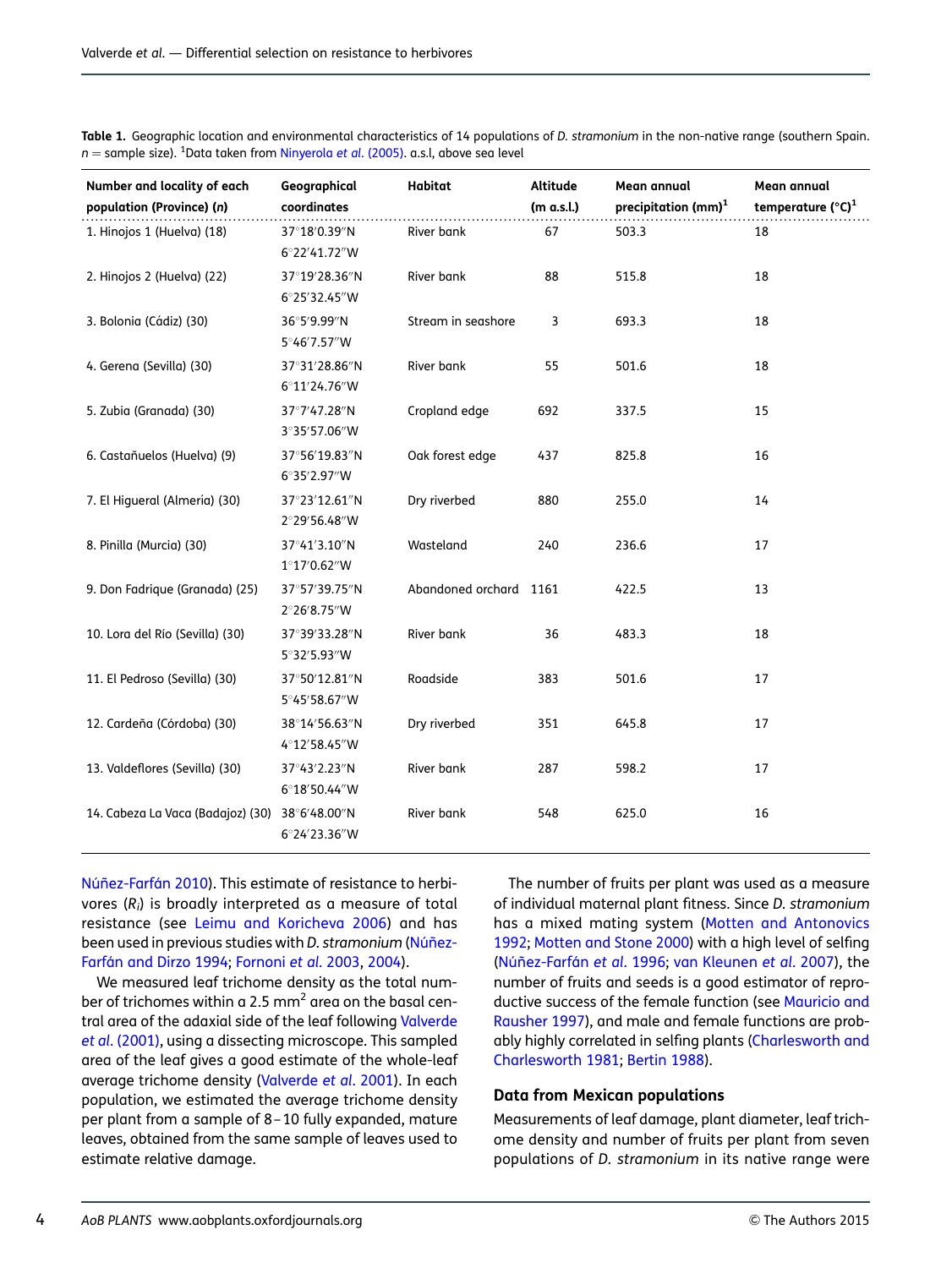obtained from a previous study ([Castillo](#page-10-0) et al. 2014). These populations occur in different plant communities [\(Castillo](#page-10-0) et al. 2014). The chosen populations were Acolman, Patria Nueva, San Martín, Sanabria, Santo Domingo, Tzin Tzun Tzan and Valsequillo. The mean sample size was 29 ( $+1.88$  SE) individual plants per population. Data collection procedures in Mexico were similar to those conducted in Spain. Further details on geographic location and environmental characteristics of the seven Mexican populations of D. stramonium are available elsewhere (Table S1 in [Castillo](#page-10-0) et al. 2014).

#### Statistical analysis

We performed a nested analysis of variance to test differences in relative leaf damage, plant diameter and leaf trichome density due to range (non-native vs. native) and population (within range). Range was considered as a fixed factor and population (within range) as a random factor. We used regression analyses to assess the effect of leaf trichome density on relative leaf damage for each population. Prior to analyses, plant diameter and leaf trichome density were natural log-transformed, while relative leaf damage was arcsine-transformed ([Sokal](#page-11-0) [and Rohlf 2012](#page-11-0)).

#### Directional selection on relative resistance and plant size

In order to estimate the magnitude and direction of selection gradients ( $\beta_i$ ) on relative resistance and plant size, we performed multiple regression analysis [\(Lande](#page-10-0) [and Arnold 1983](#page-10-0)) in each population. For these analyses, directional selection gradients ( $\beta_i$ ) were estimated as the standardized partial linear regression coefficients of relative fitness as a function of relative resistance and plant diameter. For each population, relative resistance and plant diameter were standardized ( $\bar{X} = 0$  and  $S = 1$ ) and plant fitness was relativized (the number of fruits divided by the corresponding population mean fitness) [\(Lande](#page-10-0) [and Arnold 1983\)](#page-10-0).

#### Comparing directional selection gradients between ranges

In order to compare the consistency of the patterns of selection on relative resistance and plant size between ranges, we performed a meta-analysis to estimate the effect size of each selection gradient [\(Castillo](#page-10-0) et al. [2014\)](#page-10-0). The effect size is a value that reflects the strength of a relationship between two variables [\(Borenstein](#page-9-0) et al. [2009\)](#page-9-0). Mean effect sizes were used to compare estimates of phenotypic selection on relative resistance and/or plant size corresponding to populations of each range. We estimated effect sizes using the partial regression coefficients (i.e. selection gradients) weighted by their

variances (following [Castillo](#page-10-0) et al. 2014). Assuming that the true effect size varies from population to population, we estimated mean effect sizes and their 95 % confidence intervals by applying a random-effect model ([Borenstein](#page-9-0) et al. 2009). If the confidence interval around the mean effect size did not include zero, we concluded that there is a significant effect on the pattern and intensity of selection on relative resistance and/or plant size in a particular range. The meta-analyses were performed using the metaphor package [\(Viechtbauer 2010\)](#page-11-0) for R v3.0.2 software [\(R Development Core Team 2011](#page-11-0)).

## Results

#### Between-range and among-population variation

Relative leaf damage, plant diameter and leaf trichome density differed significantly between the non-native and native ranges and among populations within each range (Fig. [1\)](#page-5-0). In the non-native range, populations experienced low average levels of relative leaf damage  $(\bar{X} \pm S)E$ : 0.025  $\pm$  0.0[1](#page-5-0)02, Fig. 1A). On average, Spanish populations had 20 times less damage than Mexican populations (0.503  $\pm$  0.013,  $F_{1,19,04}$  = 623.07, P < 0.0001, Fig. [1A](#page-5-0)). Similarly, Spanish populations are 1.84 times less pubescent  $(11.57 \pm 1.66$  trichomes  $\times$  2.5 mm<sup>2</sup>) than Mexican populations (21.24  $\pm$  2.14,  $F_{1, 19.03}$  = 13.47,  $P = 0.0016$ , Fig. [1C](#page-5-0)). Conversely, on average, Spanish plant populations had a significantly larger average diameter than Mexican plant populations (18.81  $\pm$  1.37 and 13.64  $\pm$  1.77 mm, respectively,  $F_{1, 19.04} = 4.54$ ,  $P = 0.0463$ , Fig. [1](#page-5-0)B).

In the non-native range, field observations indicated a low richness of phytophagous invertebrates on individual plants of D. stramonium ( $n = 6$  species, Table [2](#page-6-0)). The generalist moth Helicoverpa armigera (Noctuidae: Lepidoptera) was the main herbivore in all populations. Besides leaves, larvae of H. armigera also bored into fruits to consume immature seeds until pupation (P. L. Valverde, pers. obs.).

#### Effect of leaf trichome density on relative leaf damage

We did not detect a consistent effect of trichome density on relative leaf damage in either range. In the non-native range, one population showed a negative relationship (Castañuelos population,  $F_{1,7} = 14.13$ ,  $P = 0.0071$ ). In the native range, two populations showed a positive relationship, Patria Nueva ( $F_{1, 28} = 15.19$ ,  $P = 0.0006$ ) and Tzin Tzun Tzan  $(F_{1, 29} = 11.19, P = 0.0023)$ , and one showed a negative relationship (San Martín population,  $F_{1, 23} = 10.84, P = 0.0032$ ).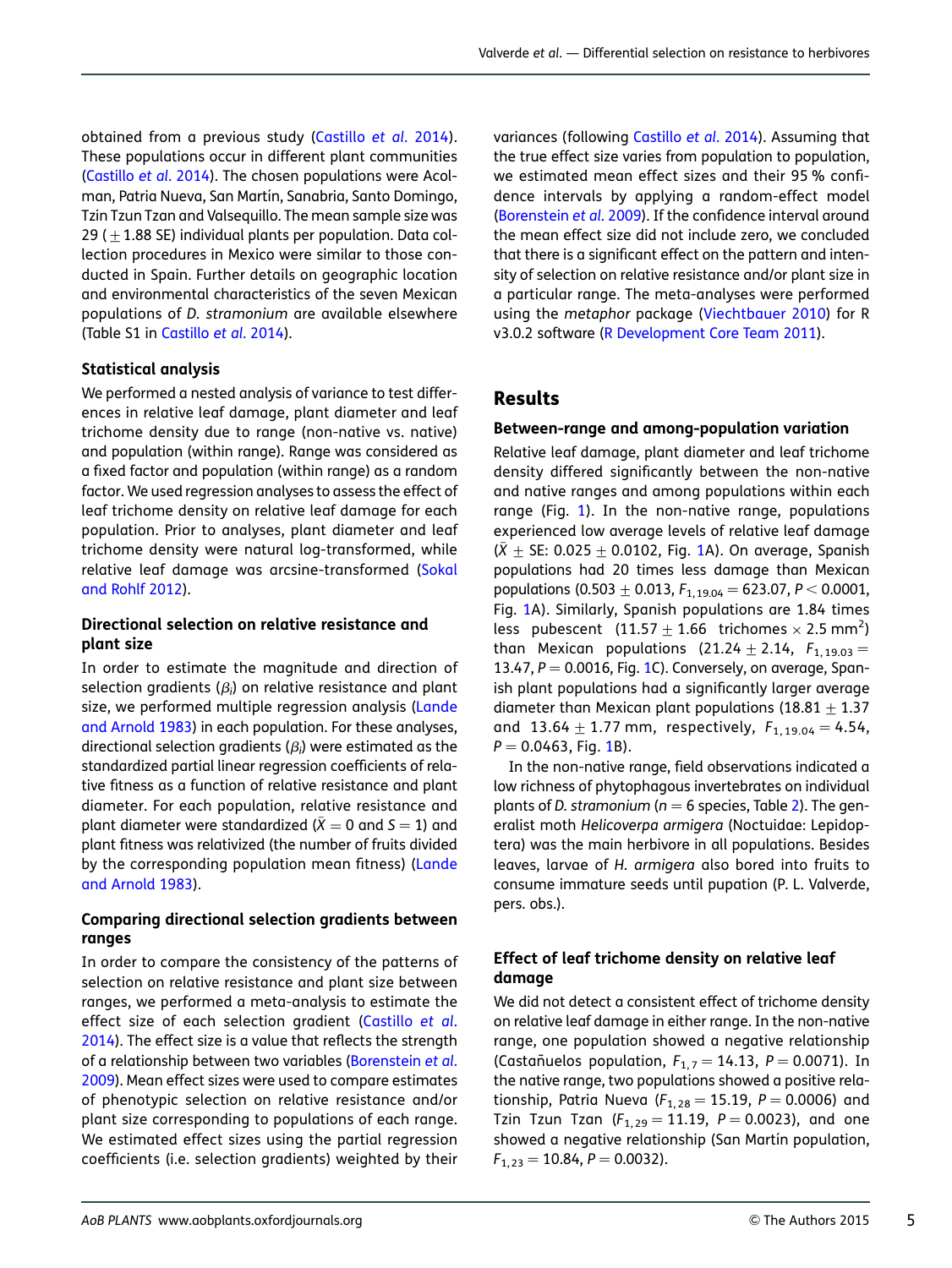<span id="page-5-0"></span>

Figure 1. Mean ( $\pm$  SE) relative leaf damage by herbivores (A), plant diameter (B) and leaf trichome density (C) of populations of D. stramonium in the non-native (southern Spain) and native (Mexico) ranges.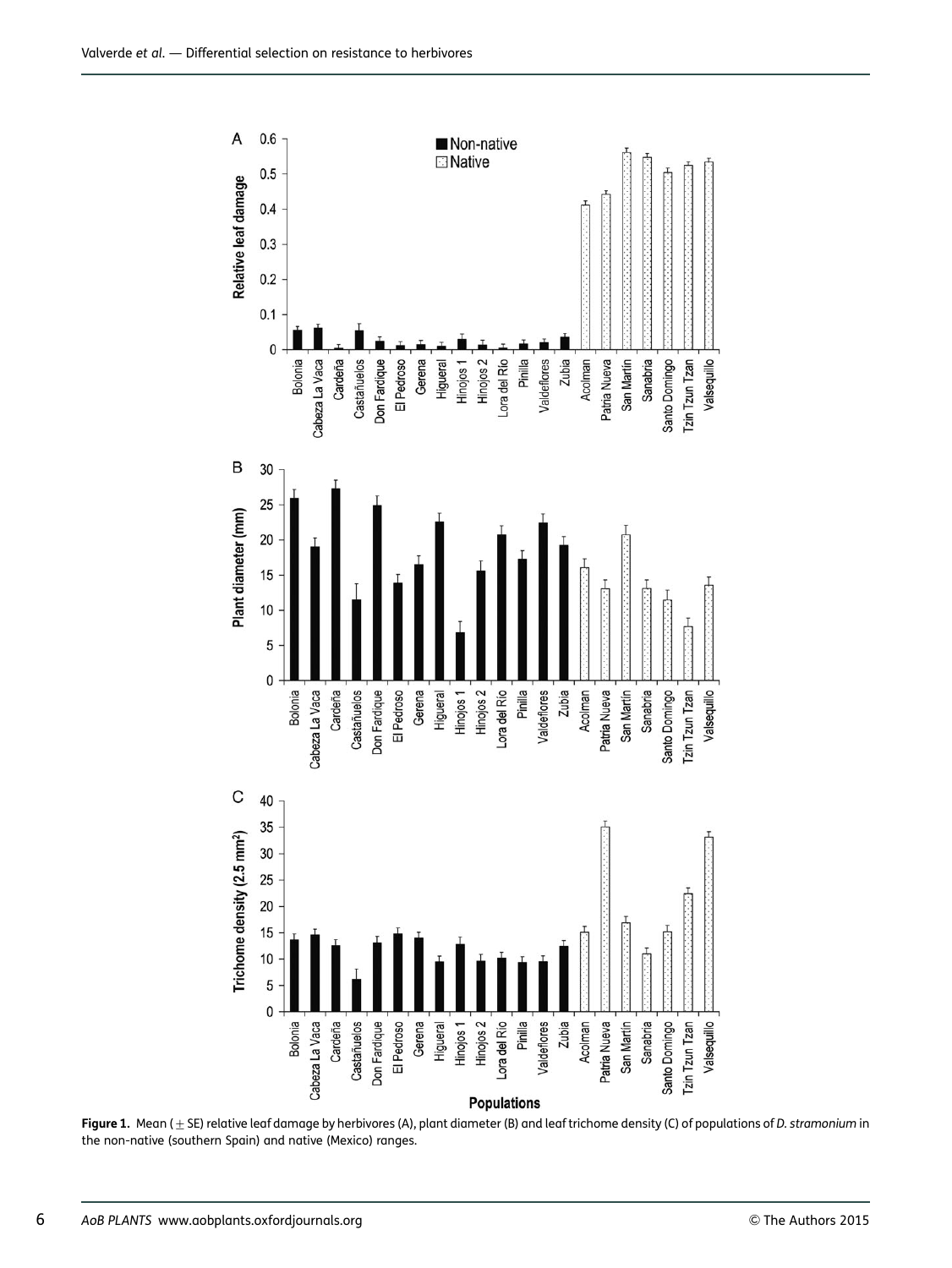| Class      | Order       | Family        | <b>Species</b>       | Population |
|------------|-------------|---------------|----------------------|------------|
| Insecta    | Lepidoptera | Noctuidae     | Helicoverpa armigera | $1 - 14$   |
|            | Hemiptera   | Pentatomidae  | Nezara viridula      | 11 and 12  |
|            |             | Pyrrhocoridae | Pyrrhocoris apterus  | 11 and 13  |
|            | Coleoptera  | Curculionidae | Coniatus repandus    | 13         |
|            | Orthoptera  | Tettigoniidae | Phaneroptera sp.     | 12         |
| Gastropoda | Pulmonata   | Helicidae     | Theba pisana         | 11         |

<span id="page-6-0"></span>Table 2. Phytophagous invertebrate species sampled on leaves of D. stramonium in 14 populations in the non-native range (southern Spain). The number of populations as in Table [1](#page-3-0).

#### Directional phenotypic selection on relative resistance and plant size

We found positive selection on relative resistance in two populations (Table [3](#page-7-0), Fig. [2A](#page-8-0)) and on plant size in 12 populations (Table [3](#page-7-0), Fig. [2](#page-8-0)C) of the 14 populations measured in the introduced range. In the seven native range populations measured, we found positive selection on relative resistance in four populations (Table [3](#page-7-0), Fig. [2B](#page-8-0)) and on plant size in five populations (Table [3,](#page-7-0) Fig. [2D](#page-8-0)).

#### Comparing directional selection gradients among populations

In the native and non-native ranges, mean effect sizes of selection on plant size were 0.308 (95 % CI 0.135–0.46) and 0.516 (0.365–0.64), respectively (Fig. [3](#page-9-0)). Given that neither confidence interval overlaps zero, plant size was positively selected in both ranges, though this trend was stronger in the introduced range. On the other hand, mean effect sizes of relative resistance show a different pattern. We detected a consistent trend to positively select relative resistance in the native range (0.199, 95 % CI 0.096–0.297, Fig. [3\)](#page-9-0), whereas no consistent trend was detected in the introduced range (0.075, 95 % CI  $-0.011-0.16$ , Fig. [3\)](#page-9-0).

## Discussion

Native and non-native populations of D. stramonium experience differential leaf damage by herbivores. In Spain, leaf damage was very low, averaging 2.5 % of total leaf area, thus supporting our first prediction. We also found that plants in the non-native range were larger than those of the native range, supporting our second prediction. In partial support of our third prediction, leaf trichome density was significantly lower in the non-native range. However, although Mexican populations had a higher mean leaf trichome density, its effect on leaf damage was not consistent. Our major finding was the detection of different selection regimes on resistance and plant size between the non-native and native ranges. While a trend of positive selection on plant size was detected in both ranges (though higher in the non-native area), positive selection on relative resistance was only detected in the native region, supporting our fourth prediction. Overall, our study suggests that changes in selection pressures on resistance and plant size in D. stramonium in Spain are the consequence of a 'release from natural enemies' in this new environment.

Introduced plant species commonly harbour fewer species of specialized natural enemies and are less attacked in their introduced vs. their native ranges [\(Memmott](#page-11-0) et al. [2000;](#page-11-0) [Wolfe 2002;](#page-12-0) [Torchin and Mitchell 2004;](#page-11-0) [Wolfe](#page-12-0) et al. [2004;](#page-12-0) [Agrawal](#page-9-0) et al. 2005; [Genton](#page-10-0) et al. 2005; [Blaisdell and](#page-9-0) [Roy 2014](#page-9-0)). This appears to be the case in D. stramonium in southern Spain, where leaf damage was 20 times lower than in Mexico. This difference in leaf damage is in agreement with the ERH. There are at least two non-exclusive factors that could explain the lower leaf damage in the non-native area. First, the three specialist herbivores of D. stramonium commonly found in the native range are absent in populations of southern Spain. This is consistent with one of the basic predictions of ERH and is one of the main explanations cited for the success of introduced invasive plants species [\(Liu and Stiling 2006](#page-10-0)). Second, the generalist herbivores recorded during our field surveys in Spain (cf. Table 2; [Torres-Vila](#page-11-0) et al. 2000; [Torres-Vila](#page-11-0) et al. [2002;](#page-11-0) Ribes et al[. 2004](#page-11-0); Mata et al[. 2013\)](#page-10-0) consume a very small amount of foliar tissue of D. stramonium, and are therefore unlikely to exert strong selective pressure for plant resistance in the new environment.

Leaf trichome density is a plant resistance trait that prevents damage by herbivores [\(Levin 1973](#page-10-0); [Johnson](#page-10-0) [1975;](#page-10-0) [Rodriguez](#page-11-0) et al. 1984; [Handley](#page-10-0) et al. 2005; [Holeski](#page-10-0) [2007\)](#page-10-0), and previous studies on D. stramonium in its native range support this defensive function [\(Valverde](#page-11-0) et al. [2001](#page-11-0); Kariñho-Betancourt and Núñez-Farfán 2015). Populations of D. stramonium surveyed in Spain were significantly less pubescent than populations in the native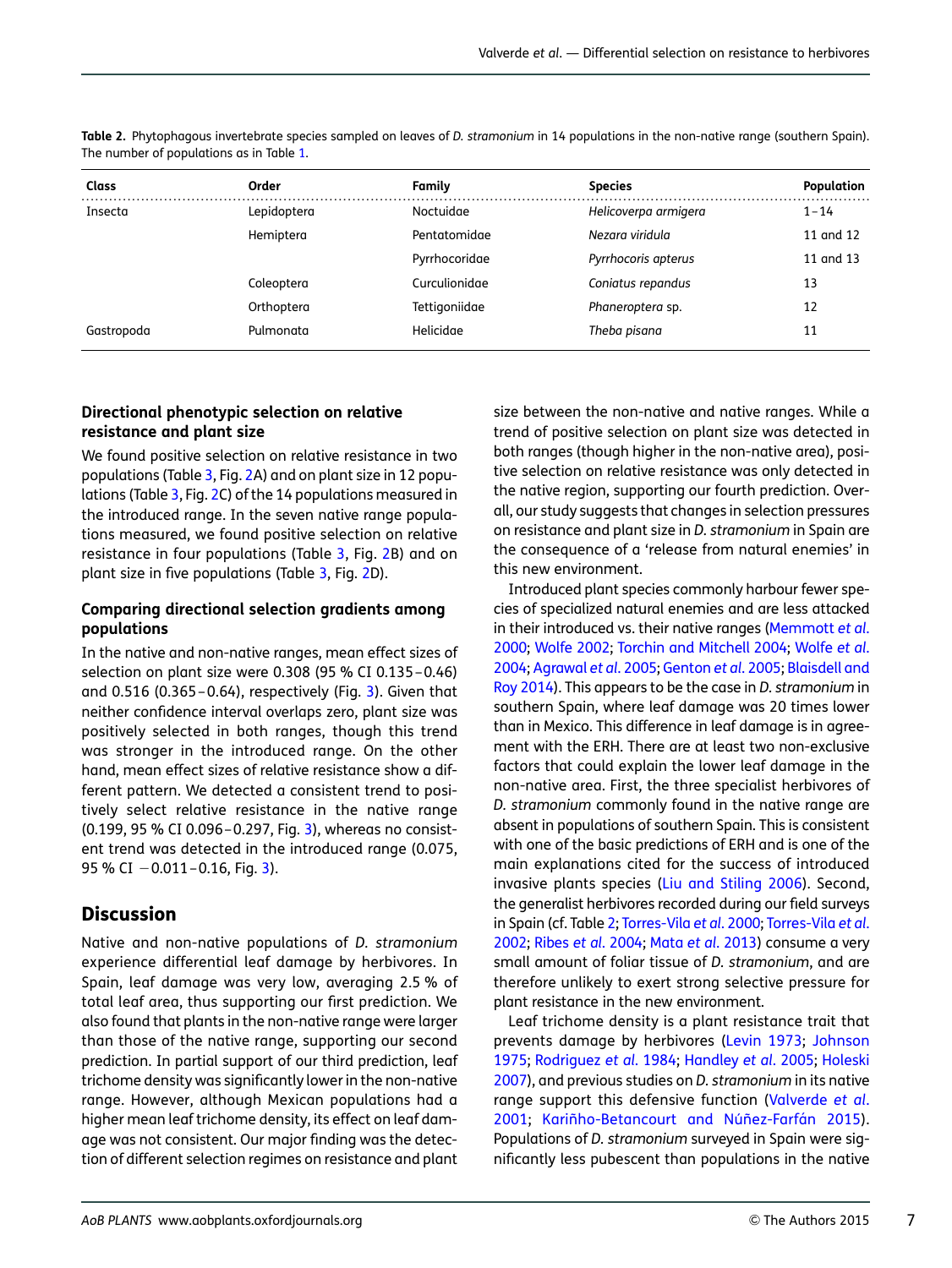<span id="page-7-0"></span>

| Table 3. Standardized directional ( $\beta_i$ ) selection gradients ( $\pm$ SE) on relative resistance and plant diameter in populations of D. stramonium from |  |
|----------------------------------------------------------------------------------------------------------------------------------------------------------------|--|
| the non-native (southern Spain) and native (México) ranges. Significant gradients appear in bold type face.                                                    |  |

| Range         | Population     | Plant trait         | $\beta$ ( $\pm$ SE) | $t$ (df)    | P        |
|---------------|----------------|---------------------|---------------------|-------------|----------|
| Non-native    | Hinojos 1      | Relative resistance | 0.074 (0.220)       | 0.34(15)    | 0.7422   |
|               |                | Diameter            | 0.827(0.069)        | 3.75(15)    | 0.0019   |
|               | Hinojos 2      | Relative resistance | 0.167(0.075)        | 2.20(19)    | 0.0403   |
|               |                | Diameter            | 0.365(0.075)        | 4.86 (19)   | 0.0001   |
|               | Bolonia        | Relative resistance | 0.271(0.164)        | 1.65(27)    | 0.1099   |
|               |                | Diameter            | 0.927(0.164)        | 5.65(27)    | < 0.0001 |
|               | Gerena         | Relative resistance | 0.026(0.182)        | 0.15(27)    | 0.8840   |
|               |                | Diameter            | 0.551(0.182)        | 3.02(27)    | 0.0050   |
|               | Zubia          | Relative resistance | 0.480 (0.179)       | 2.67(27)    | 0.0126   |
|               |                | Diameter            | $-0.013(0.179)$     | $-0.07(27)$ | 0.9414   |
|               | Castañuelos    | Relative resistance | $-0.307(0.243)$     | $-1.26(6)$  | 0.2533   |
|               |                | Diameter            | 0.716(0.243)        | 2.95(6)     | 0.0257   |
|               | El Higueral    | Relative resistance | 0.200(0.207)        | 0.97(27)    | 0.3428   |
|               |                | Diameter            | 0.191(0.207)        | 0.92(27)    | 0.3641   |
|               | Pinilla        | Relative resistance | $-0.004(0.096)$     | $-0.05(27)$ | 0.9630   |
|               |                | Diameter            | 0.810 (0.096)       | 8.37 (27)   | < 0.0001 |
|               | Don Fadrique   | Relative resistance | 0.175(0.216)        | 0.81(22)    | 0.4261   |
|               |                | Diameter            | 0.978 (0.200)       | 4.89 (22)   | < 0.0001 |
|               | Lora del Río   | Relative resistance | 0.036(0.107)        | 0.34(27)    | 0.7383   |
|               |                | Diameter            | 0.545(0.107)        | 5.07 (27)   | < 0.0001 |
|               | El Pedroso     | Relative resistance | $-0.046(0.058)$     | $-0.8(27)$  | 0.4279   |
|               |                | Diameter            | 0.954 (0.058)       | 16.43 (27)  | < 0.0001 |
|               | Cardeña        | Relative resistance | $-0.157(0.156)$     | $-1.01(27)$ | 0.3217   |
|               |                | Diameter            | 0.667(0.156)        | 4.27 (27)   | 0.0002   |
|               | Valdeflores    | Relative resistance | 0.123(0.096)        | 1.27(27)    | 0.2135   |
|               |                | Diameter            | 0.532 (0.096)       | 5.52 (27)   | < 0.0001 |
|               | Cabeza La Vaca | Relative resistance | 0.231(0.153)        | 1.51(27)    | 0.1421   |
|               |                | Diameter            | 0.877(0.153)        | 5.73 (27)   | < 0.0001 |
| <b>Native</b> | Acolman        | Relative resistance | 0.336 (0.142)       | 2.58(26)    | 0.0311   |
|               |                | Diameter            | 0.337(0.147)        | 2.58(26)    | 0.0311   |
|               | Patria Nueva   | Relative resistance | 0.343 (0.099)       | 3.45 (27)   | 0.0018   |
|               |                | Diameter            | 0.042(0.099)        | 0.43(27)    | 0.6739   |
|               | San Martín     | Relative resistance | 0.145(0.131)        | 1.10(22)    | 0.2822   |
|               |                | Diameter            | 0.376(0.127)        | 2.94 (22)   | 0.0076   |
|               | Sanabria       | Relative resistance | 0.025(0.108)        | 0.24(29)    | 0.8157   |
|               |                | Diameter            | 0.451(0.120)        | 3.75 (29)   | 0.0008   |
|               | Santo Domingo  | Relative resistance | 0.225 (0.091)       | 2.47(20)    | 0.0228   |
|               |                | Diameter            | 0.418(0.091)        | 4.59 (20)   | 0.0002   |
|               | Tzin Tzun Tzan | Relative resistance | 0.018(0.087)        | 0.21(28)    | 0.8325   |
|               |                | Diameter            | 0.488(0.087)        | 5.55 (28)   | < 0.0001 |
|               | Valsequillo    | Relative resistance | 0.324 (0.081)       | 3.98(30)    | 0.0004   |
|               |                | Diameter            | 0.063(0.081)        | 0.77(30)    | 0.4459   |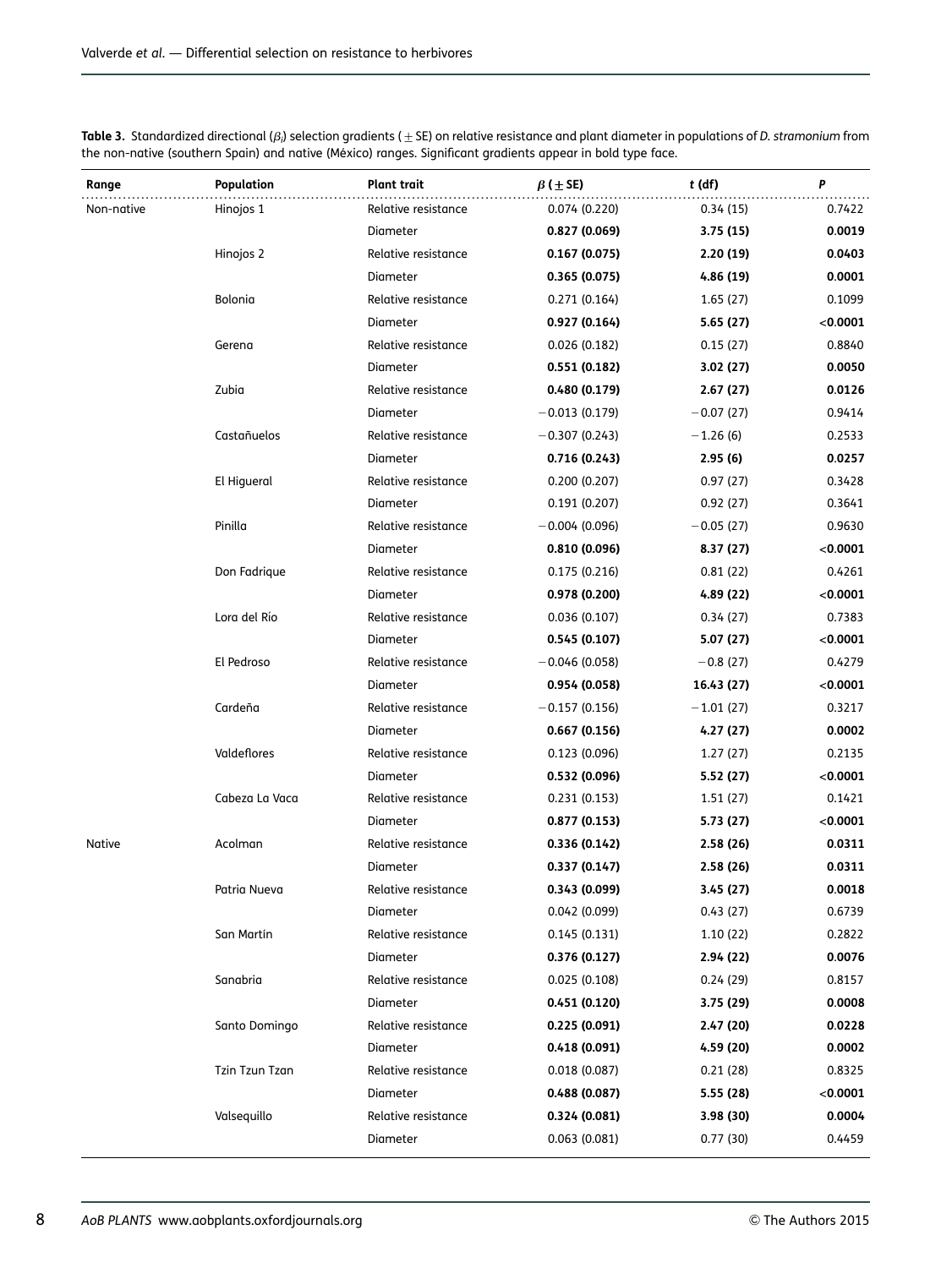<span id="page-8-0"></span>

Figure 2. Relationship between standardized relative resistance and relative fitness of populations of D. stramonium in the non-native (southern Spain; A) and native (Mexico; B) ranges. Relationship between standardized plant size and relative fitness in the non-native (southern Spain; C) and native (Mexico; D) ranges. Only significant relationships are shown (see Table [3](#page-7-0)).

range. However, we did not detect a consistent effect of leaf trichomes on leaf damage by herbivores in the native or non-native areas. In this sense, the variation in leaf trichome density may be neutral in relation to resistance or related to the variation in other environmental factors [\(Valverde](#page-11-0) et al. 2001; Kariñho-Betancourt and Núñez-Farfán 2015). For instance, leaf trichomes might reduce water loss in dry environments [\(Turner and Kramer](#page-11-0) [1980;](#page-11-0) [Fitter and Hay 1987](#page-10-0); [Larcher 2001\)](#page-10-0). Further studies are therefore needed to explore whether the reduction in leaf trichomes or other components of defence in the non-native range is actually a consequence of relaxed selection pressure for resistance to generalist herbivores.

The ERH posits that plants introduced into a new range benefit from the absence of their natural enemies, resulting in larger and more vigorous plants than in their native ranges [\(Crawley 1987;](#page-10-0) Maron and Vilà 2001; [Keane and](#page-10-0) [Crawley 2002](#page-10-0); [Jakobs](#page-10-0) et al. 2004). Reduction of damage

by herbivores would translate into higher allocation to plant growth in the non-native range ([Keane and Crawley](#page-10-0) [2002;](#page-10-0) Vilà et al[. 2005](#page-11-0)). Consistent with this idea, our study revealed that plants of D. stramonium in the non-native area are larger than in the native region. Furthermore, a reduction of resource allocation to defence in the new environment (where specialist herbivores are absent) would select for allocation to traits that enhance plants' competitive ability ([Blossey and Notzold 1995](#page-9-0)). Our analysis of selection gradients on plant size showed that this trait was consistently favoured among populations of D. stramonium in both ranges. However, the mean effect size of selection gradients on plant size was higher in the non-native range, suggesting stronger selection. In this sense, it has been suggested that plant size promotes competitive ability ([Kelly 1992;](#page-10-0) Cahill et al[. 2008](#page-10-0)). In addition, our study also supports the prediction that plants from the introduced area experience weak or no selection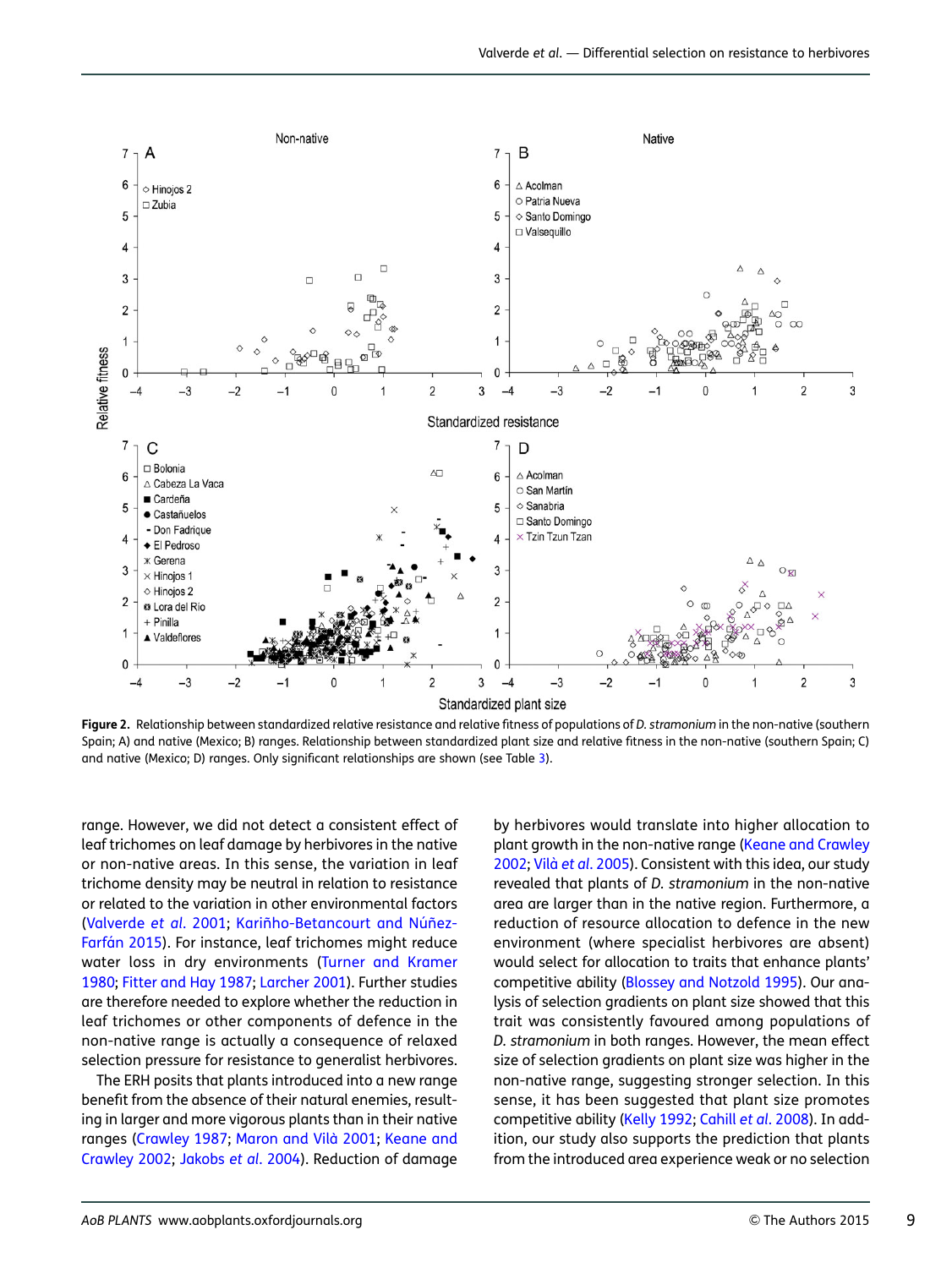<span id="page-9-0"></span>

Figure 3. Forest plot of the mean effect sizes and 95 % confidence intervals for standardized selection gradients for relative resistance and plant size (plant diameter). Green squares correspond to the native range and yellow circles to the non-native range.

on resistance to herbivores since the mean effect size of selection gradients on resistance revealed a no consistent trend in the non-native range. In contrast, mean effect size for selection to resistance showed a consistent positive trend in the native range.

## Conclusions

Since D. stramonium has experienced a much larger number of generations than minimum estimated for evolutionary change in a new range ([Prentis](#page-11-0) et al. 2008), this constitutes an opportunity for selection to occur. Our study suggests that D. stramonium is not subject to demographic regulation by generalist herbivores in the new environment and that selection would not favour the maintenance of allocation to defence in Spain. Hence, a variation in resistance to herbivores among populations of D. stramonium in the new geographic range may not be adaptive. On the other hand, if genetic differentiation for traits that enhance competitive ability in the introduced range occur, and these are beneficial under the novel selective scenario (Bossdorf et al. 2005), further studies warrant genetic variation and selection. Such evidence will help us to better understand the adaptive evolutionary change in the introduced populations of D. stramonium in Spain.

### Sources of Funding

This research was funded by the Universidad Autónoma Metropolitana-Iztapalapa, the Universidad de Sevilla and the PAPIIT UNAM grant IN212214.

## Contributions by the Authors

P.L.V., J.A. and J.N-F. designed the study. P.L.V., J.A. and R.P-B. carried out the field work. P.L.V., J.N-F., A.C., G.C. and R.T-L. performed the statistical analyses. P.L.V., J.A. and J.N-F. drafted the manuscript. All authors read and approved the manuscript.

## Conflict of Interest Statement

None declared.

## Acknowledgments

We thank Alejandra de Castro and Jose Ruiz for field assistance and C. A. Antonietty for the identification of insects. The field survey was carried out during a sabbatical leave of P.L.V. at the Universidad de Sevilla, Spain. We thank the Universidad de Sevilla for logistic support.

## Literature Cited

- Agrawal AA, Kotanen PM, Mitchell CE, Power AG, Godsoe W, Klironomos J. 2005. Enemy release? An experiment with congeneric plant pairs and diverse above- and belowground enemies. Ecology 86:2979–2989.
- Avery AG, Satina S, Rietsema J. 1959. Blakeslee: the genus Datura, Chronica Botánica. New York: Ronald Press Co.
- Bello-Bedoy R, Núñez-Farfán J. 2010. Cost of inbreeding in resistance to herbivores in Datura stramonium. Annals of Botany 105: 747–753.
- Bello-Bedoy R, Cruz LL, Núñez-Farfán J. 2011. Inbreeding alters a plant-predispersal seed predator interaction. Evolutionary Ecology 25:815–829.
- Bertin RI. 1988. Paternity in plants. In: Lovett-Doust J, Lovett-Doust L, eds. Plant reproductive ecology: patterns and strategies. New York: Oxford University Press, 30–59.
- Blaisdell GK, Roy BA. 2014. Two tests of enemy release of commonly co-occurring bunchgrasses native in Europe and introduced in the United States. Biological Invasions 16:833–842.
- Blossey B, Notzold R. 1995. Evolution of increased competitive ability in invasive nonindigenous plants: a hypothesis. Journal of Ecology 83:887–889.
- Borenstein M, Hedges LV, Higgins JPT, Rothstein HR. 2009. Introduction to meta-analysis. Chichester: Wiley.
- Bossdorf O, Auge H, Lafuma L, Rogers WE, Siemann E, Prati D. 2005. Phenotypic and genetic differentiation between native and introduced plant populations. Oecologia 144:1-11.
- Cabrales-Vargas RA. 1991. Demografía e historia natural de Datura stramonium L. en el Pedregal de San Ángel con algunas implicaciones evolutivas. BSc Thesis, Universidad Nacional Autónoma de México, Distrito Federal, p. 118.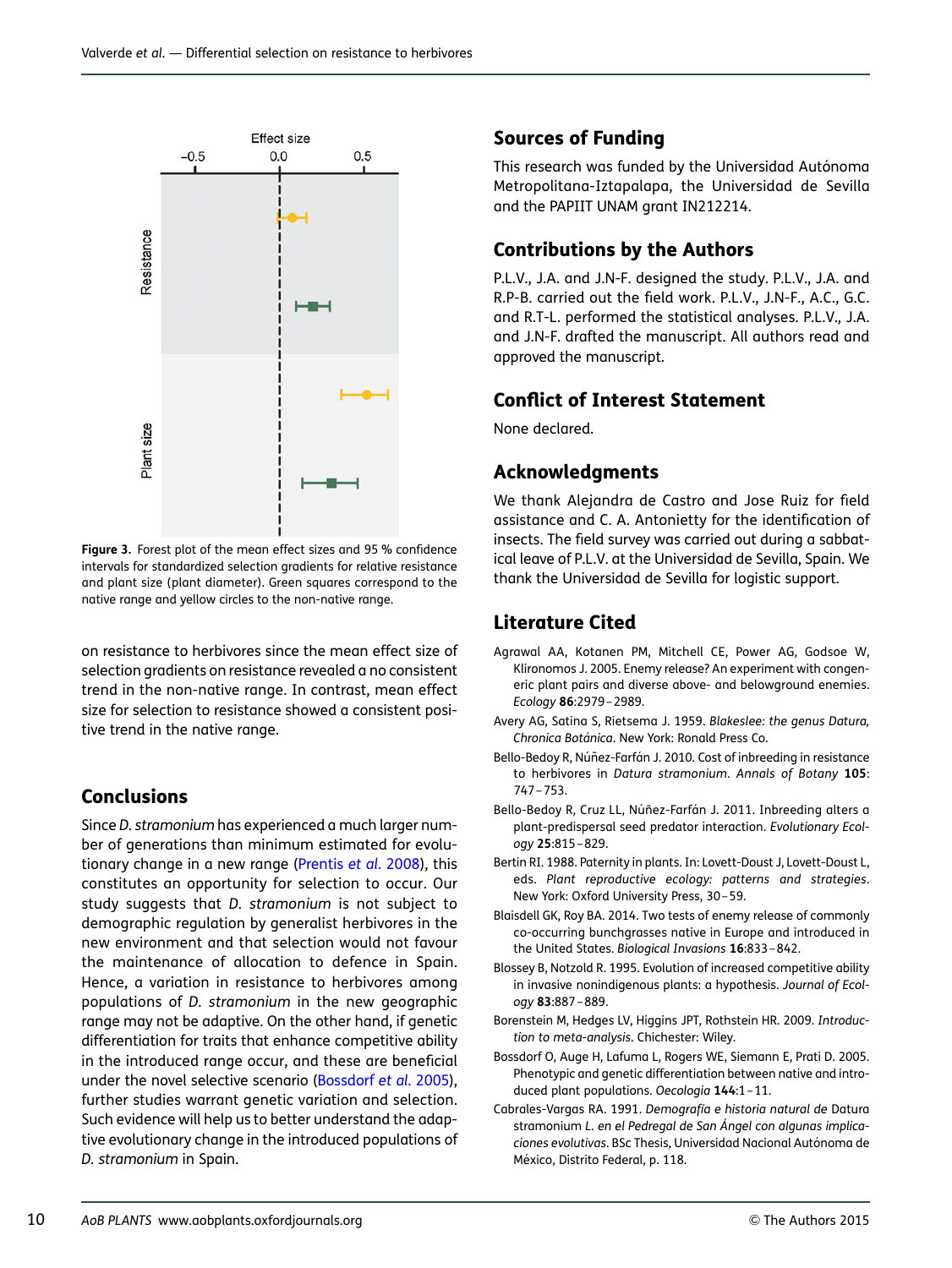- <span id="page-10-0"></span>Cahill JF, Kembel SW, Lamb EG, Keddy PA. 2008. Does phylogenetic relatedness influence the strength of competition among vascular plants? Perspectives in Plant Ecology, Evolution and Systematics 10:41–50.
- Carmona D, Fornoni J. 2013. Herbivores can select for mixed defensive strategies in plants. New Phytologist 197:576–585.
- Castillo G, Cruz LL, Hernández-Cumplido J, Oyama K, Flores-Ortiz CM, Fornoni J, Valverde PL, Núñez-Farfán J. 2013. Geographic association and temporal variation of chemical and physical defense and leaf damage in Datura stramonium. Ecological Research 28: 663–672.
- Castillo G, Cruz LL, Tapia-López R, Olmedo-Vicente E, Carmona D, Anaya-Lang AL, Fornoni J, Andraca-Gómez G, Valverde PL, Núñez-Farfán J. 2014. Selection mosaic exerted by specialist and generalist herbivores on chemical and physical defense of Datura stramonium. PLoS ONE 9:e102478.
- Charlesworth D, Charlesworth B. 1981. Allocation of resources to male and female functions in hermaphrodites. Biological Journal of the Linnean Society 15:57-74.
- Colautti RI, Ricciardi A, Grigorovich IA, MacIsaac HJ. 2004. Is invasion success explained by the enemy release hypothesis? Ecology Letters 7:721–733.
- Crawley MJ. 1987. What makes a community invasible? In: Gray AJ, Crawley MJ, Edwards PJ, eds. Colonization, succession and stability. London: Blackwell, 429–453.
- Dana-Sánchez ED, Sobrino-Vespertino E, Sanz-Elorza M. 2004. Plantas invasoras en España: un nuevo problema en las estrategias de conservación. In: Bañares A, Blancas G, Güemes J, Moreno JC, Ortiz S, eds. Atlas y libro rojo de la flora vascular amenazada de España. Madrid: Dirección General de la Naturaleza, 1011–1029.
- Dawson W, Bottini A, Fischer M, van Kleunen M, Knop E. 2014. Little evidence for release from herbivores as a driver of plant invasiveness from a multi-species herbivore-removal experiment. Oikos 123:1509–1518.
- Drake JA, Mooney HA, di Castri F, Groves RH, Kruger FJ, Rejmánek M, Williamson M. 1989. Biological invasions: a global perspective. New York: Wiley and Sons.
- Elton CS. 1958. The ecology of invasions by animals and plants. London: Methuen.
- Fitter AH, Hay RKM. 1987. Environmental physiology of plants. 2nd edn. London: Academic Press.
- Fornoni J, Valverde PL, Núñez-Farfán J. 2003. Quantitative genetics of plant tolerance and resistance against natural enemies of two natural populations of Datura stramonium. Evolutionary Ecology Research 5:1049–1065.
- Fornoni J, Valverde PL, Núñez-Farfán J. 2004. Population variation in the cost and benefit of tolerance and resistance against herbivory in Datura stramonium. Evolution 58:1696–1704.
- Genton BJ, Shykoff JA, Giraud T. 2005. High genetic diversity in French invasive populations of common ragweed, Ambrosia artemisiifolia, as a result of multiple sources of introduction. Molecular Ecology 14:4275–4285.
- Groves R. 1991. A short history of biological invasions of Australia. In: Groves R, di Castri F, eds. Biogeography of Mediterranean invasions. Cambridge: Cambridge University Press, 59–63.
- Groves RH. 1986. Invasions of Mediterranean ecosystems by weeds. In: Dell B, Hopkins AJ, Lamont BB, eds. Resilience in Mediterranean-type ecosystems. The Hague: Junk, 129–145.
- Handley R, Ekbom B, Ågren J. 2005. Variation in trichome density and resistance against a specialist insect herbivore in natural populations of Arabidopsis thaliana. Ecological Entomology 30:284–292.
- Hierro JL, Maron JL, Callaway RM. 2005. A biogeographical approach to plant invasions: the importance of studying exotics in their introduced and native range. Journal of Ecology 93:5–15.
- Holeski LM. 2007. Within and between generation phenotypic plasticity in trichome density of Mimulus guttatus. Journal of Evolutionary Biology 20:2092–2100.
- Huberty M, Tielbörger K, Harvey JA, Müller C, Macel M. 2014. Chemical defenses (Glucosinolates) of native and invasive populations of the range expanding invasive plant Rorippa austriaca. Journal of Chemical Ecology 40:363–370.
- Jakobs G, Weber E, Edwards PJ. 2004. Introduced plants of the invasive Solidago gigantea (Asteraceae) are larger and grow denser than conspecifics in the native range. Diversity and Distributions 10:11–19.
- Jiao M, Luna-Cavazos M, Bye R. 2002. Allozyme variation in Mexican species and classification of Datura (Solanaceae). Plant Systematics and Evolution 232:155–166.
- Johnson B. 1975. Plant pubescence: an ecological perspective. Botanical Review 41:233–258.
- Joshi J, Vrieling K. 2005. The enemy release and EICA hypothesis revisited: incorporating the fundamental difference between specialist and generalist herbivores. Ecology Letters 8: 704–714.
- Kambo D, Kotanen PM. 2014. Latitudinal trends in herbivory and performance of an invasive species, common burdock (Arctium minus). Biological Invasions 16:101–112.
- Kariñho-Betancourt E, Núñez-Farfán J. 2015. Evolution of resistance and tolerance to herbivores: testing the trade-off hypothesis. PeerJ 3:e789.
- Keane RM, Crawley MJ. 2002. Exotic plant invasions and the enemy release hypothesis. Trends in Ecology and Evolution 17:164–170.
- Kelly CA. 1992. Spatial and temporal variation in selection on correlated life-history traits and plant size in Chamaecrista fasciculata. Evolution 46:1658–1673.
- Koricheva J. 2002. Meta-analysis of sources of variation in fitness costs of plant antiherbivore defenses. Ecology 83:176–190.
- Lande R, Arnold SJ. 1983. The measurement of selection on correlated characters. Evolution 37:1210–1226.
- Larcher W. 2001. Physiological plant ecology. Berlin: Springer.
- Leimu R, Koricheva J. 2006. A meta-analysis of tradeoffs between plant tolerance and resistance to herbivores: combining the evidence from ecological and agricultural studies. Oikos 112:  $1 - 9.$
- Levin DA. 1973. The role of trichomes in plant defense. The Quarterly Review of Biology 48:3–15.
- Liu H, Stiling P. 2006. Testing the enemy release hypothesis: a review and meta-analysis. Biological Invasions 8:1535–1545.
- Maron JL, Vilà M. 2001. When do herbivores affect plant invasion? Evidence for the natural enemies and biotic resistance hypotheses. Oikos 95:361–373.
- Maron JL, Vilà M, Bommarco R, Elmendorf S, Beardsley P. 2004. Rapid evolution of an invasive plant. Ecological Monographs 74:261–280.
- Mata L, Grosso-Silva JM, Goula M. 2013. Pyrrhocoridae from the Iberian Peninsula (Hemiptera: Heteroptera). Heteropterus Revista de Entomología 13:175-189.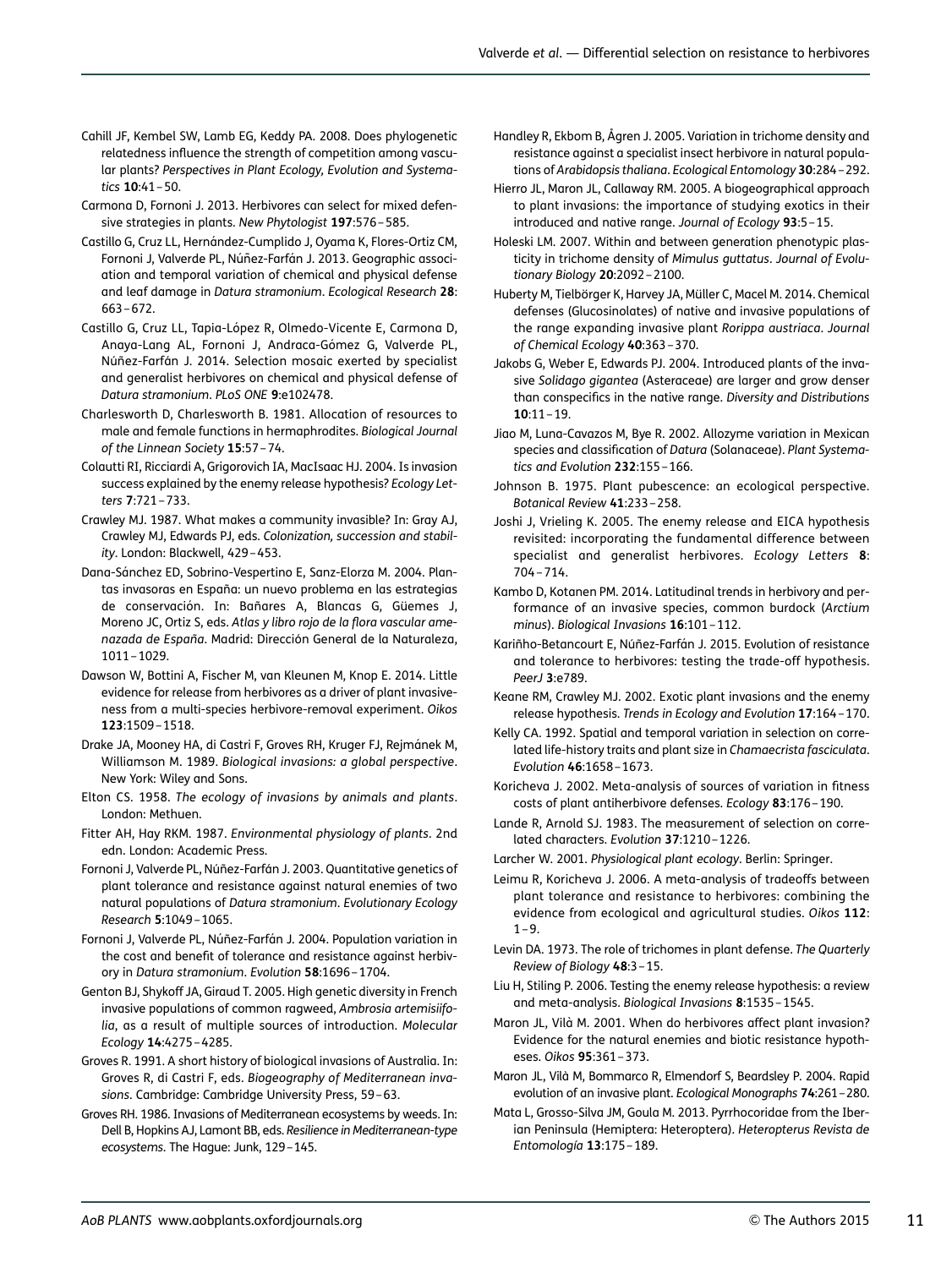- <span id="page-11-0"></span>Mauricio R, Rausher MD. 1997. Experimental manipulation of putative selective agents provides evidence for the role of natural enemies in the evolution of plant defense. Evolution 51: 1435–1444.
- Memmott J, Fowler SV, Paynter Q, Sheppard AW, Syrett P. 2000. The invertebrate fauna on broom, Cytisus scoparius, in two native and two exotic habitats. Acta Oecologica 21:213–222.
- Mitchell CE, Agrawal AA, Bever JD, Gilbert GS, Hufbauer RA, Klironomos JN, Maron JL, Morris WF, Parker IM, Power AG, Seabloom EW, Torchin ME, Vázquez DP. 2006. Biotic interactions and plant invasions. Ecology Letters 9:726–740.
- Moles AT, Gruber MAM, Bonser SP. 2008. A new framework for predicting invasive plant species. Journal of Ecology 96:13–17.
- Motten AF, Antonovics J. 1992. Determinants of outcrossing rate in a predominantly self-fertilizing weed, Datura stramonium (Solanaceae). American Journal of Botany 79:419–427.
- Motten AF, Stone JL. 2000. Heritability of stigma position and the effect of stigma-anther separation on outcrossing in a predominantly self-fertilizing weed, Datura stramonium (Solanaceae). American Journal of Botany 87:339–347.
- Ninyerola M, Pons X, Roure JM. 2005. Atlas Climático Digital de la Península Ibérica. Metodología y aplicaciones en bioclimatología y geobotánica. Bellaterra: Universidad Autónoma de Barcelona.
- Núñez-Farfán J. 1991. Biología evolutiva de Datura stramonium L. en el Centro de México: selección natural de la resistencia a los herbívoros, sistema de cruzamiento y variación genética intra e inter-poblacional. PhD Thesis. Mexico D. F: Universidad Nacional Autonóma de México.
- Núñez-Farfán J, Dirzo R. 1994. Evolutionary ecology of Datura stramonium L. in central Mexico: natural selection for resistance to herbivorous insects. Evolution 48:423–436.
- Núñez-Farfán J, Cabrales-Vargas RA, Dirzo R. 1996. Mating system consequences on resistance to herbivory and life history traits in Datura stramonium. American Journal of Botany 83: 1041–1049.
- Pimentel D, Lach L, Zuniga R, Morrison D. 2000. Environmental and economic costs of nonindigenous species in the United States. BioScience 50:53–65.
- Prentis PJ, Wilson JRU, Dormontt EE, Richardson DM, Lowe AJ. 2008. Adaptive evolution in invasive species. Trends in Plant Science 13: 288–294.
- Purrington CB. 2000. Costs of resistance. Current Opinion in Plant Biology 3:305–308.
- R Development Core Team. 2011. R: a language and environment for statistical computing. 2.15.2 edn. Vienna, Austria: R Foundation for Statistical Software.
- Ribes J, Espadaler X, Piñol J. 2004. Heterópteros de un cultivo ecológico de cítricos de Tarragona (Cataluña, NE España) (Hemiptera: Heteroptera). Orsis 19:21–35.
- Rodriguez E, Healy PL, Mehta I, eds. 1984. Biology and chemistry of plant trichomes. New York: Plenum.
- Sakai AK, Allendorf FW, Holt JS, Lodge DM, Molofsky J, With KA, Baughman S, Cabin RJ, Cohen JE, Ellstrand NC, McCauley DE, O'Neil P, Parker IM, Thompson JN, Weller SG. 2001. The population biology of invasive species. Annual Review of Ecology and Systematics 32:305–332.
- Sala OE, Chapin FS III, Armesto JJ, Berlow E, Bloomfield J, Dirzo R, Huber-Sanwald E, Huenneke LF, Jackson RB, Kinzig A, Leemans R, Lodge DM, Mooney HA, Oesterheld M, LeRoy Poff N,

Sykes MT, Walker BH, Walker M, Wall DH. 2000. Global biodiversity scenarios for the year 2100. Science 287:1770–1774.

- Sanz-Elorza M, Dana-Sánchez ED, Sobrino-Vespertinas E, eds. 2004. Atlas de las plantas alóctonas invasoras en España. Madrid: Dirección General para la Biodiversidad.
- Sax DF, Brown JH. 2000. The paradox of invasion. Global Ecology and Biogeography 9:363–371.
- Shonle I, Bergelson J. 2000. Evolutionary ecology of the tropane alkaloids of Datura stramonium L. (Solanaceae). Evolution 54: 778–788.
- Sokal RR, Rohlf FJ. 2012. Biometry. 4th edn. New York: Freeman and Company.
- Strauss SY, Rudgers JA, Lau JA, Irwin RE. 2002. Direct and ecological costs of resistance to herbivory. Trends in Ecology and Evolution 17:278–285.
- Symon D, Haegi L. 1991. Datura (Solanaceae) is a new world genus. In: Hawkes JG, Lester RN, Nee M, Estrada N, eds. Solanaceae. III. Taxonomy, chemistry, and evolution. Kew: Royal Botanic Gardens Press, 197–210.
- Thelen GC, Vivanco JM, Newingham B, Good W, Bais HP, Landres P, Caesar A, Callaway RM. 2005. Insect herbivory stimulates allelopathic exudation by an invasive plant and the suppression of natives. Ecology Letters 8:209–217.
- Torchin ME, Mitchell CE. 2004. Parasites, pathogens, and invasions by plants and animals. Frontiers in Ecology and the Environment 2: 183–190.
- Torres-Vila LM, Rodríguez-Molina MC, Palo E, Bielza P, Lacasa A. 2000. La resistencia a insecticidas de Helicoverpa armigera Hübner en España. Boletín de Sanidad Vegetal Plagas 26: 493–501.
- Torres-Vila LM, Rodrıguez-Molina MC, Lacasa-Plasencia A, Bielza-Lino P, Rodríguez-del-Rincón Á. 2002. Pyrethroid resistance of Helicoverpa armigera in Spain: current status and agroecological perspective. Agriculture, Ecosystems and Environment 93:55–66.
- Turner NC, Kramer PJ. 1980. Adaptations of plants to water and high temperature stress. New York: Wiley-Interscience.
- Valverde PL, Fornoni J, Núñez-Farfán J. 2001. Defensive role of leaf trichomes in resistance to herbivorous insects in Datura stramonium. Journal of Evolutionary Biology 14:424–432.
- Valverde PL, Fornoni J, Núñez-Farfán J. 2003. Evolutionary ecology of Datura stramonium: equal plant fitness benefits of growth and resistance against herbivory. Journal of Evolutionary Biology 16: 127–137.
- van Kleunen M, Johnson SD. 2007. Effects of self-compatibility on the distribution range of invasive European plants in North America. Conservation Biology 21:1537–1544.
- van Kleunen M, Schmid B. 2003. No evidence for an evolutionary increased competitive ability in an invasive plant. Ecology 84: 2816–2823.
- van Kleunen M, Fischer M, Johnson SD. 2007. Reproductive assurance through self-fertilization does not vary with population size in the alien invasive plant Datura stramonium. Oikos 116: 1400–1412.
- Viechtbauer W. 2010. Conducting meta-analyses in R with the metaphor package. Journal of Statistical Software 36:1–48.
- Vilà M, Maron JL, Marco L. 2005. Evidence for the enemy release hypothesis in Hypericum perforatum. Oecologia 142: 474–479.